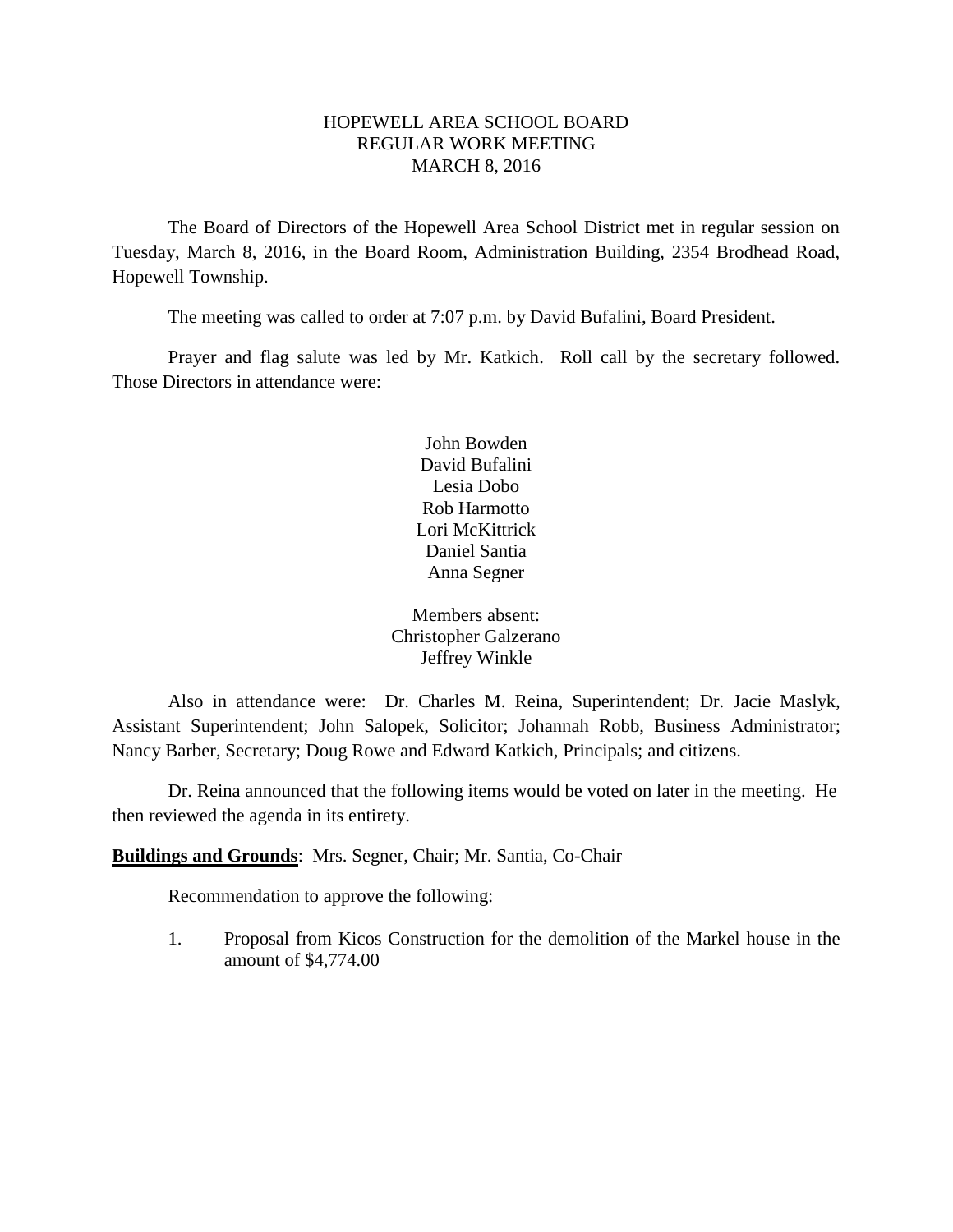The remaining items will be voted on during the March 22, 2016 meeting.

# **Education/Curriculum/Instruction**

- 1. Job description for InnovatED. (**At Place Setting**)
- 2. Discussion/Recommendation: Three students from the Senior High School to attend the Academic Games Leagues of American national competition in Atlanta, Georgia from April 21, 2016 through April 26, 2016 at an approximate cost of \$2,192.00.
- 3. Discussion/Recommendation: Six students to attend the SeaPerch national competition in Baton Rouge, Louisiana from May 20, 2016 through May 22, 2016 at an approximate cost of \$6,175.00

After questions by the Board regarding more specific information about the competitions and travel, it was decided that a vote on participation in these events would take place later in the meeting.

# **Athletics**

- 1. Payment of winter coaches beyond the regular season.
- 2. Request of Hopewell Football Boosters to operate the concession stand, spirit shop and conduct a 50/50 raffle at all home Varsity, Jr. Varsity and Junior High football games.
- 3. Request of Hopewell Football Boosters to operate the concession stand and spirit shop on July 16, 2016 during Viking Pride Youth Football Camp and on Thursday nights during football season to serve dinner to players and coaches.

# **Buildings and Grounds**

- 1. Hopewell Area School District Emergency Operations Plan.
- 2. Request of Potter Raccoon Cheer and Football to use the Gym B at the Junior High School on May 4, 2016 and May 6, 2016 from 7:00 p.m. until 9:00 p.m. for cheer tryouts.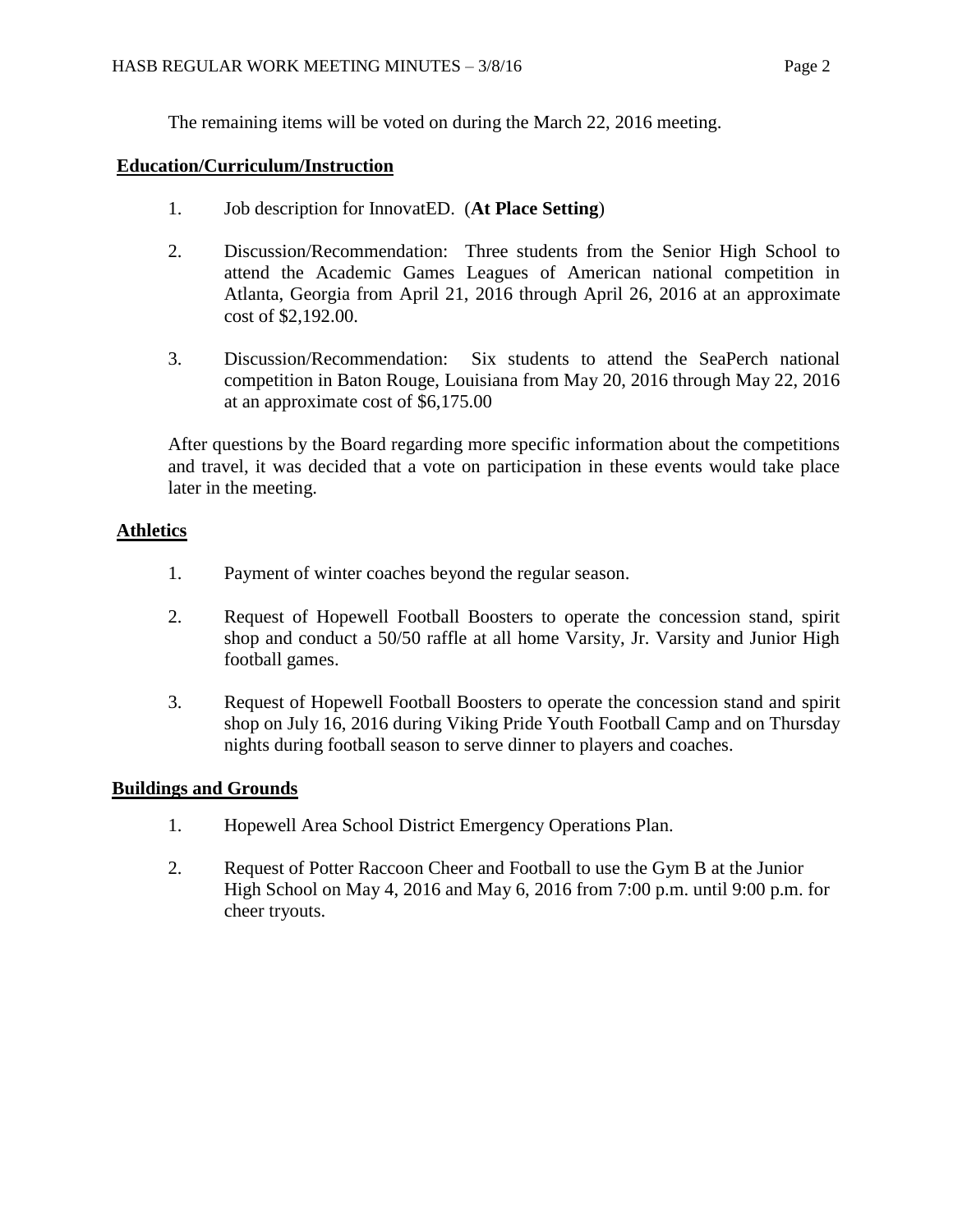# **Finance and Budget**

- 1. 2016-2017 Pay Schedule, as presented. (**Attachment**)
- 2. Advertisement for receipt of bids for supplies and/or equipment for the 2016-2017 school year.
- 3. 2016-2017 Beaver Valley Intermediate Unit general operating budget in the amount of \$1,796,190.00. (**Attachment**)

### **Personnel**

- 1. Elimination of the position of 10 month Cafeteria/Senior Project secretary.
- 2. Elimination of the position of 12 month Athletic Director/Buildings and Grounds secretary.
- 3. Establish 10 month (1/3) Cafeteria/(2/3) Athletic Director secretary position.
- 4. Establish 12 month Buildings and Grounds secretary position.
- 5. Change of employment status for Guy Celeste from substitute driver to permanent driver effective February 29, 2016.
- 6. Change of employment status for Mackenzi Woolsey from assistant girls volleyball coach to volunteer coach.
- 7. Change of employment status for Vanessa Trombetta as assistant girls volleyball coach at a stipend of \$1,898.00.
- 8. Substitute employee rosters.

#### **Transportation**

1. Proposal from Transfinder in the amount of \$3,490.00 for GIS map conversion.

#### **Visitors**

No visitors wished to address the Board.